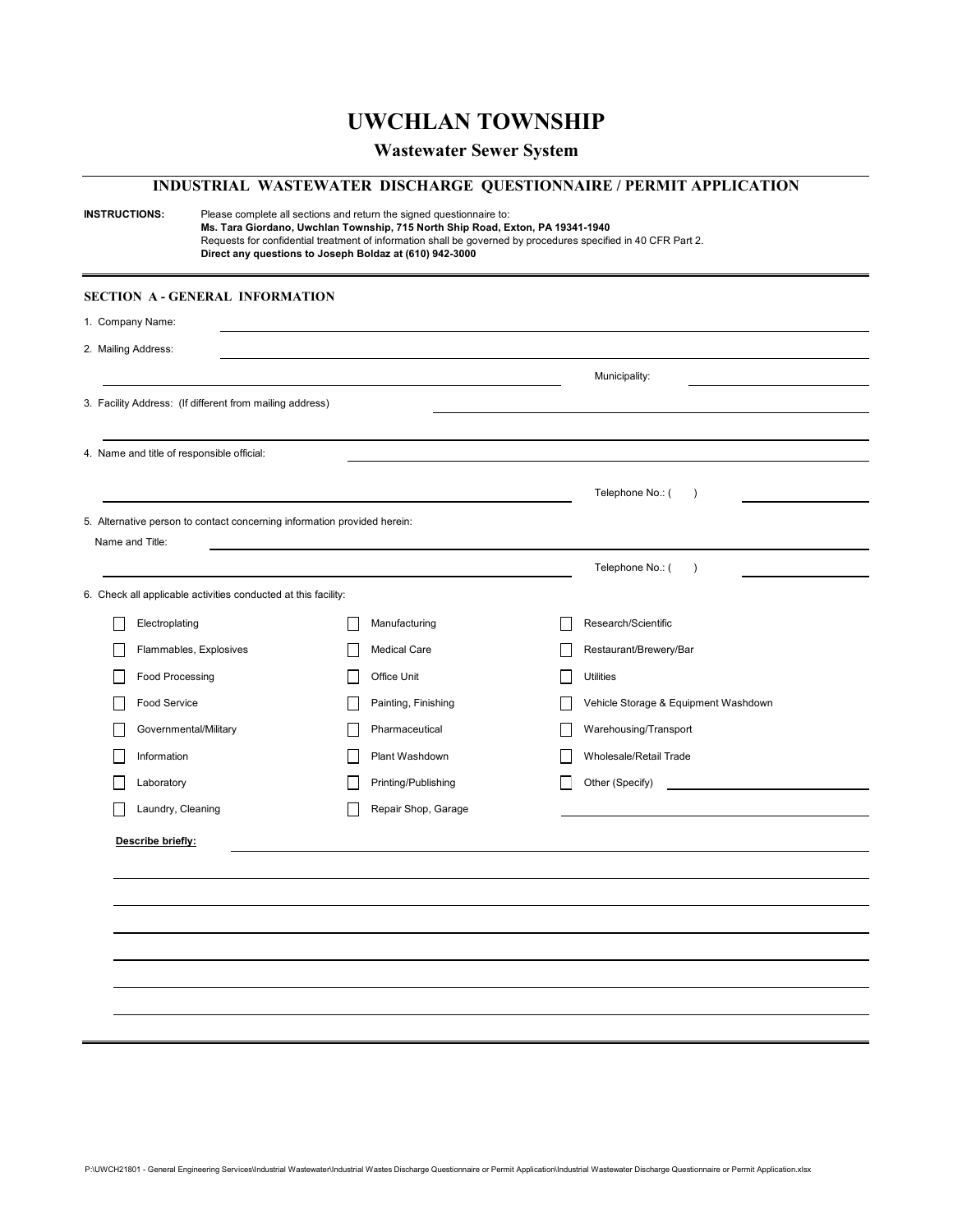PAGE 2 Company Name:

### **SECTION B - PRODUCT OR SERVICE INFORMATION**

1. Provide a narrative description of any manufacturing, production, or service activities your firm conducts. Identify those activities producing non-domestic waste (Wastes other than those derived from restrooms):

|    | 2. Indicate applicable North American Industrial Classification System (NAICS) Code(s) for your facility: (If more than one applies, list<br>in descending order of importance.)                                                                       |         |                               |    |                                   |
|----|--------------------------------------------------------------------------------------------------------------------------------------------------------------------------------------------------------------------------------------------------------|---------|-------------------------------|----|-----------------------------------|
| a. | <u> 1980 - Johann Barbara, martin a</u>                                                                                                                                                                                                                | b.      |                               | c. |                                   |
|    | 3. If your facility manufactures any of the products or employs any of the manufacturing processes listed below,<br>and any of these processes generate wastewater or waste sludge, place a check in the corresponding box.<br>(check all that apply). |         |                               |    |                                   |
|    | Aluminum Forming                                                                                                                                                                                                                                       |         | Glass                         |    | Pharmaceuticals                   |
|    | <b>Battery Manufacturing</b>                                                                                                                                                                                                                           |         | Gum & Wood Chemicals          |    | Plastic & Synthetic Materials     |
|    | Coil Coating                                                                                                                                                                                                                                           |         | Inorganic Chemicals           |    | <b>Plastics Processing</b>        |
|    | Copper Forming                                                                                                                                                                                                                                         |         | Iron & Steel Manufacturing    |    | Porcelain Enameling               |
|    | <b>Dairy Products</b>                                                                                                                                                                                                                                  |         | Leather Tanning and Finishing |    | Printing & Publishing             |
|    | Electric & Electronic Components                                                                                                                                                                                                                       |         | <b>Metal Finishing</b>        |    | Pulp & Paper Products             |
|    | Electroplating                                                                                                                                                                                                                                         |         | Metal and Molding Casting     |    | Rubber                            |
|    | <b>Explosives Manufacturing</b>                                                                                                                                                                                                                        |         | Nonferrous Metals             |    | Slaughtering/Packing/Rendering    |
|    | Fertilizer Products                                                                                                                                                                                                                                    |         | Organic Chemicals             |    | Soaps & Detergents                |
|    | Food/Edible Products Processing                                                                                                                                                                                                                        |         | Paint & Ink Formulating       |    | Steam Electric Power Generation   |
|    | Ferroalloy Manufacturing                                                                                                                                                                                                                               |         | Pesticides                    |    | <b>Textile Mills</b>              |
|    | Foundries                                                                                                                                                                                                                                              |         | Petroleum Refining            |    | <b>Timber Products Processing</b> |
|    | <b>SECTION C - WATER USAGE</b>                                                                                                                                                                                                                         |         |                               |    |                                   |
|    | 1. Water Sources: (Check as many as are applicable.)                                                                                                                                                                                                   |         |                               |    |                                   |
|    | Private Well;<br>Surface Water;                                                                                                                                                                                                                        | $\perp$ | Water Utility (Specify):      |    |                                   |
|    | 2. Name on the water bill:                                                                                                                                                                                                                             |         |                               |    |                                   |
|    | 3. Water Service Account Number(s):                                                                                                                                                                                                                    |         |                               |    |                                   |
|    | (1)<br>(2)                                                                                                                                                                                                                                             |         | (3)                           |    | (4)                               |
|    | 4. List estimated average water usage on premises (gallons per day):                                                                                                                                                                                   |         |                               |    |                                   |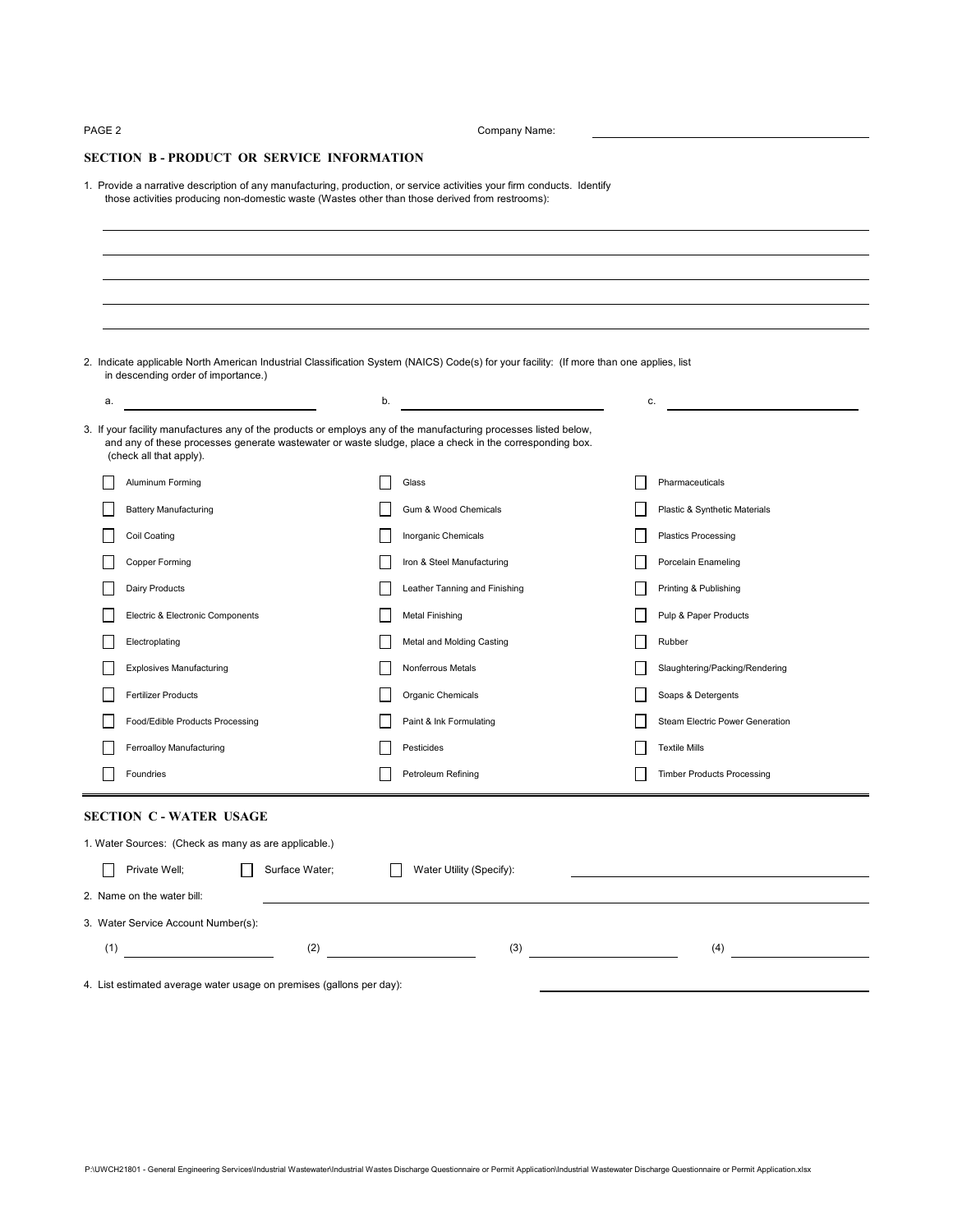Page 3 Company Name:

### **SECTION D - PROCESS AND WASTE INFORMATION**

1. This facility generates the following types (check all that apply) and quantities of liquid waste which are discharged to the sanitary sewer system: **AVERAGE**

|  |  | a. [ 1 Process Waste (Describe): |  |
|--|--|----------------------------------|--|
|  |  |                                  |  |

| a. [ ] | Process Waste (Describe):                           | <b>GALLONS PER DAY</b> |                       |
|--------|-----------------------------------------------------|------------------------|-----------------------|
|        |                                                     |                        |                       |
|        |                                                     |                        | estimated<br>measured |
| b. [ ] | Domestic wastes (restrooms, employee showers, etc.) |                        | estimated<br>measured |
| c. [ ] | <b>Boiler Blowdown</b>                              |                        | estimated<br>measured |
| d. [ ] | Cooling Water, contact                              |                        | estimated<br>measured |
|        | e. [ ] Cooling Water, non-contact                   |                        | estimated<br>measured |
|        | f. [ ] Plant and equipment washdown                 |                        | estimated<br>measured |
| g. [ ] | Air Pollution Control Liquid Waste                  |                        | estimated<br>measured |
|        | h. [ ] Stormwater runoff to sanitary sewer          |                        | estimated<br>measured |
|        | i. [ ] Other (Describe):                            |                        | estimated<br>measured |

**Total**

2. For each of the non-domestic wastes identified in Section B1, indicate the method or methods of disposal ( i.e. discharged to sanitary sewer, hauled off site, etc.)

3. For any of the liquid wastes, other than domestic wastes, which are discharged to the sanitary sewer system, identify any liquid or chemical substances which are added to the water during its use or as part of its treatment prior to its discharge to the sanitary sewer.